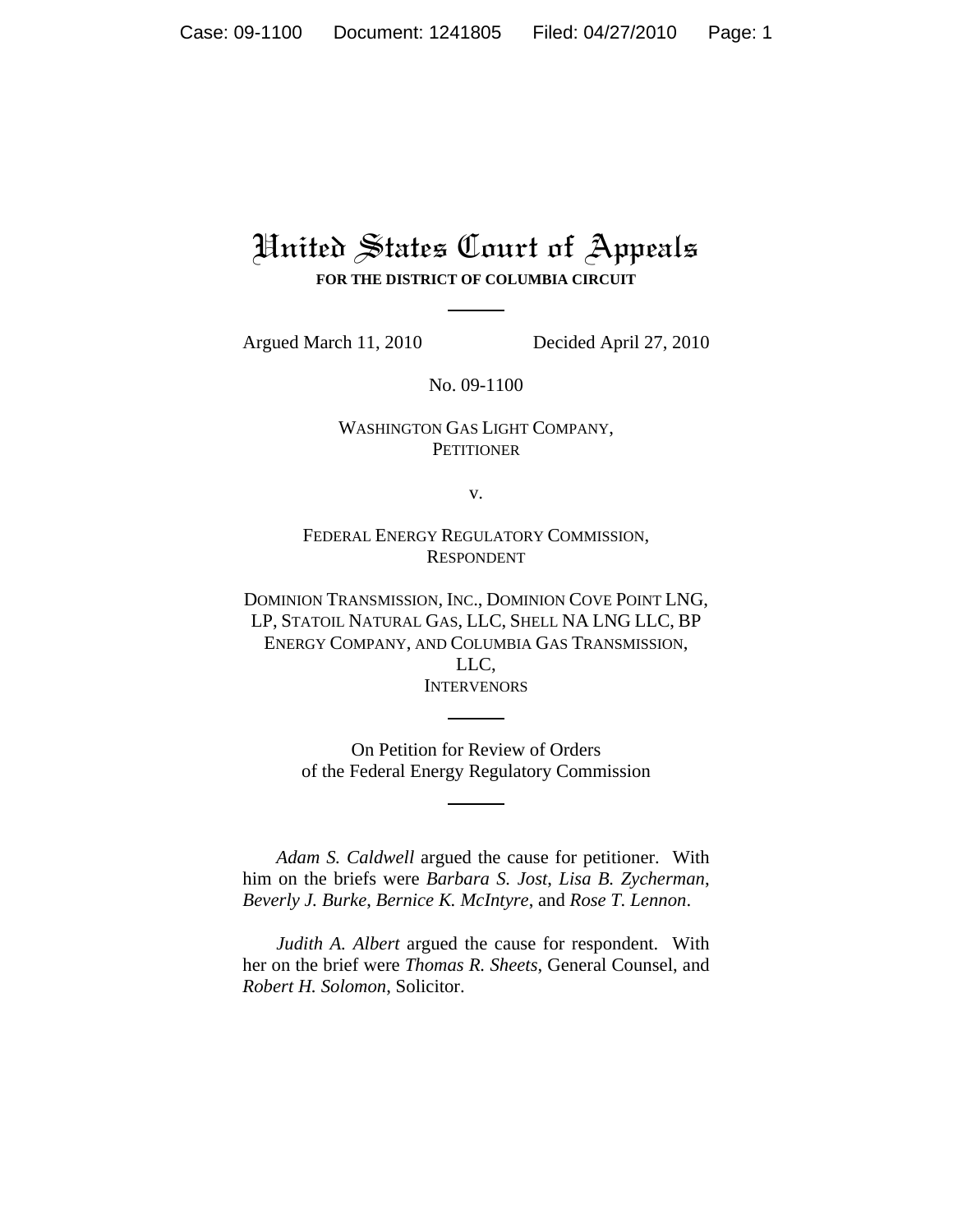2

*Christopher T. Handman* argued the cause for intervenors Dominion Transmission, Inc., et al. With him on the brief were *J. Patrick Nevins*, *Georgia B. Carter*, *Janna R. Chesno*, *Charles H. Shoneman*, *Kirstin E. Gibbs*, *David L. Wochner*, *William A. Williams*, and *Frederic J. George*.

Before: SENTELLE, *Chief Judge*, and GARLAND and KAVANAUGH, *Circuit Judges*.

Opinion for the Court filed by *Circuit Judge* KAVANAUGH.

KAVANAUGH, *Circuit Judge*: Dominion Cove Point operates a large facility adjacent to the Chesapeake Bay in Maryland, where it receives imported liquefied natural gas by ship from foreign countries. Dominion Transmission is an interstate gas transmission and storage company that transmits natural gas from facilities such as Dominion Cove Point to local distributors. Washington Gas Light Company is a local natural gas distributor that provides service to residential and commercial customers in and around Washington, D.C.

In 2005, Dominion Cove Point and Dominion Transmission sought to launch a construction project (known as "the Expansion") that would allow them to import greater quantities of liquefied natural gas and distribute it in gaseous form. Under § 3 and § 7 of the Natural Gas Act, the proposed Expansion required approval from the Federal Energy Regulatory Commission. *See* 15 U.S.C. §§ 717b(a),  $717f(c)(1)(A)$ . Section 3 provides that FERC "shall" approve an application to import natural gas "unless, after opportunity for hearing, it finds that the proposed . . . importation will not be consistent with the public interest." *Id.* § 717b(a). Section 7 states that FERC "shall" approve a natural gas construction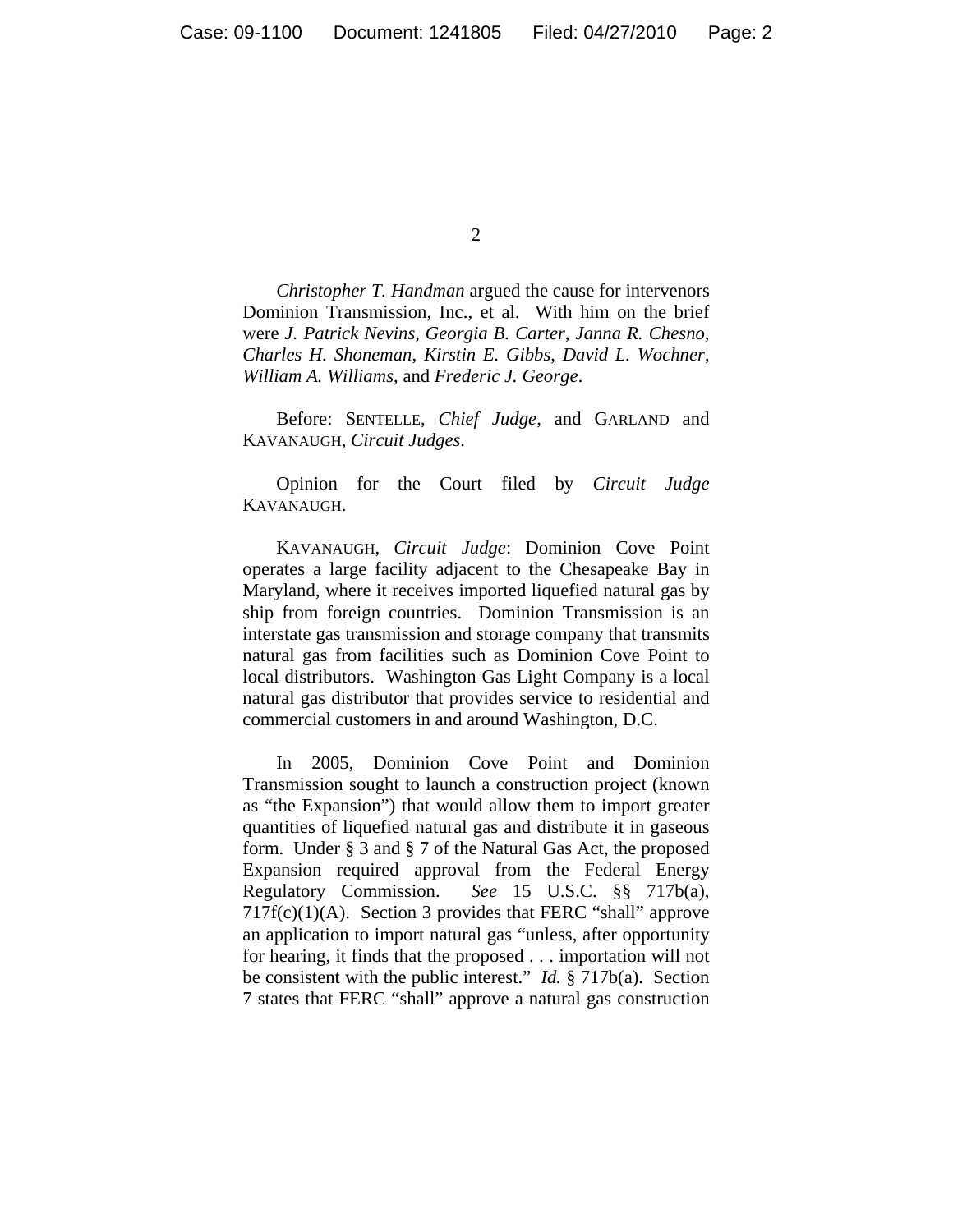3

project like the Expansion so long as it "is or will be required by the present or future public convenience and necessity." *Id.* § 717f(e).

In 2006, FERC approved the proposed project. Washington Gas then sued in this Court, arguing that FERC's approval was not in the public interest and thus unlawful. Washington Gas claimed that higher volumes of regasified liquefied natural gas would pass through its piping system as a result of the Expansion, which in turn would pose an increased risk of unsafe natural gas leakage. (Regasified liquefied natural gas is natural gas that is liquefied to facilitate transportation and storage and then returned to gaseous form for distribution.)

This Court concluded that FERC had not adequately explained its analysis of the safety concerns associated with the Expansion. *See Washington Gas Light Co. v. FERC*, 532 F.3d 928 (D.C. Cir. 2008). After reviewing FERC's approval of the Expansion under the § 3 and § 7 criteria, we stated that "FERC failed to carry out its obligation of ensuring the Expansion can go forward consistent with the public interest." *Id.* at 933. In reaching that conclusion, we recognized that allowing more regasified liquefied natural gas to flow through Washington Gas's piping system could result in an increased risk of unsafe natural gas leakage. *Id.* at 931. Our remand order left FERC with a narrow task: to "more fully address whether the Expansion can go forward without causing unsafe leakage." *Id.* at 933.

On remand, FERC explained that the Expansion could not be said to cause any unsafe leakage if the amount of regasified liquefied natural gas that could be delivered *post*-Expansion was identical to the amount that could be delivered